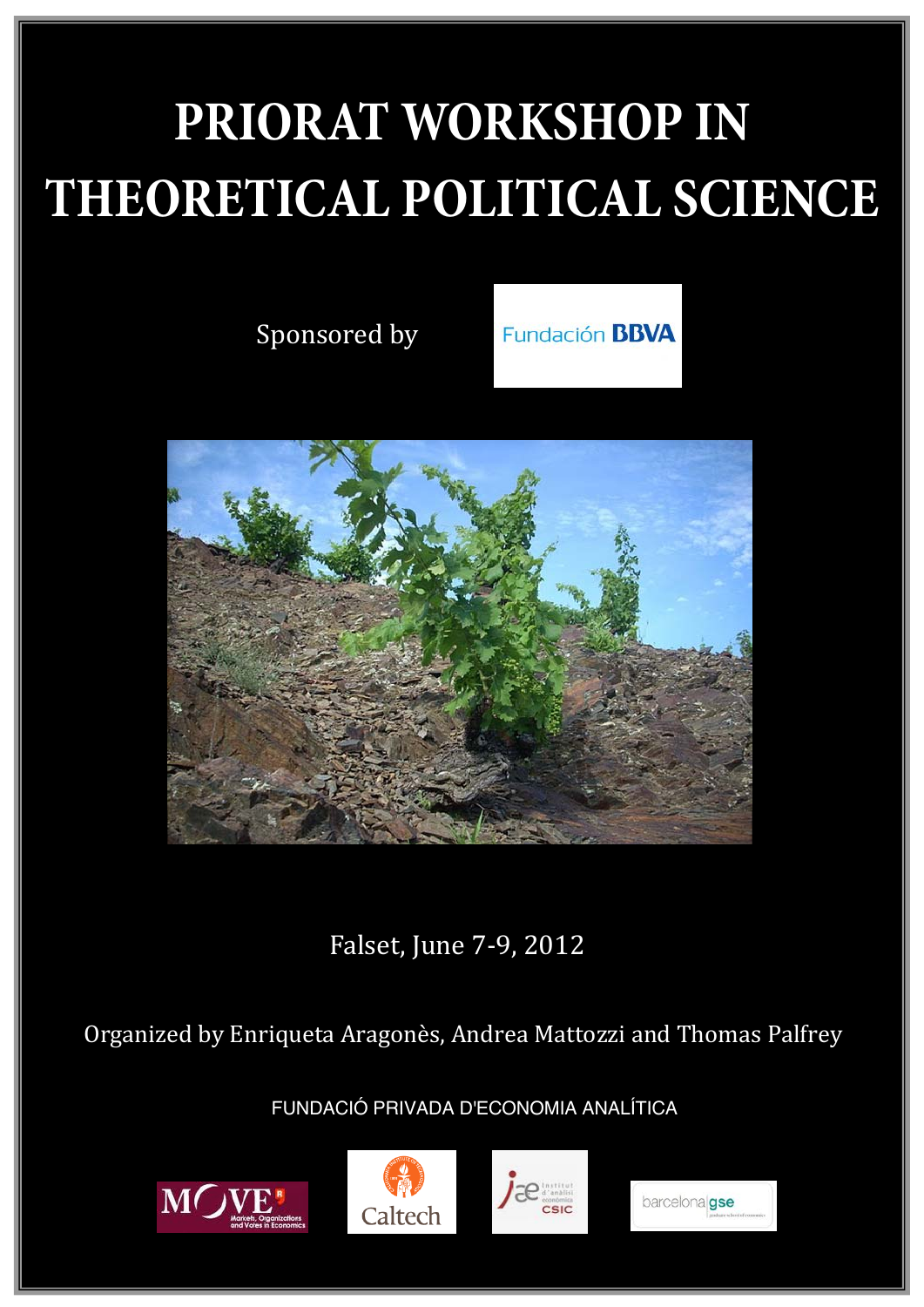





# **THE PROGRAM**

#### **Thursday June 7th**

#### **14:00-16:15 Agency Problems**

**Ethan Bueno de Mesquita,** Harris School of Public Policy, University of Chicago "Unbundling Tasks in a Political Agency Framework" (with Scott Ashworth) **Michael Ting,** Department of Political Science, Columbia University "Turf Wars" (with Helios Herrera) **James Snyder,** Department of Government, Harvard University "Elections and Government Accountability: Evidence from U.S. State Courts"

#### **16:15-16:45 Coffee break**

#### **16:45-18:15 Constitutional Issues**

**Steven Callander**, Graduate School of Business, Stanford University "Incentives to Experiment in Federal Systems" (with Bard Harstad) **John Ferejohn**, School of Law, New York University "Blank Checks, Insufficient Balances"

## **Friday June 8th**

#### **9:15-11:30 Information Aggregation**

**Richard van Weelden,** Department of Economics, University of Chicago

"Ideology and Information in Policymaking" (with Massimo Morelli)

**Francesco Squintani**, Department of Economics, University of Warwick

"In Defense of Factions: A Model of Intra-Party Organization and Information Aggregation" (with Torun Dewan)

**Dimitrios Xefteris,** Department of Economics, University of Cyprus

"Imperfectly Informed Voters and Strategic Extremism" (with Enriqueta Aragones)

## **11:30-12:00 Coffee break**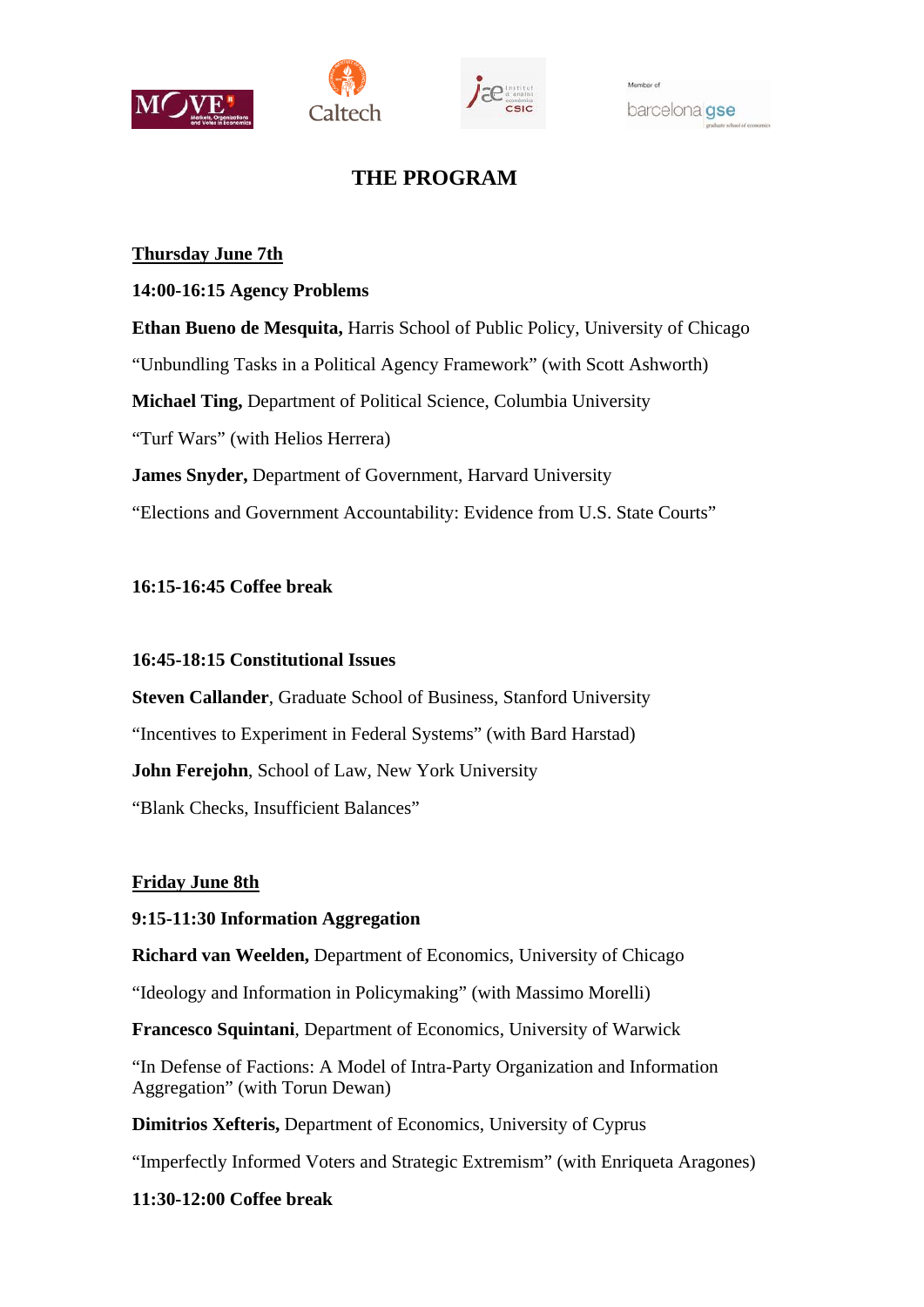



#### **12:00-13:30 Distributional concerns**

**Leeat Yariv**, Division of the Humanities and Social Sciences, California Institute of Technology

"Collective Dynamic Choice: the Necessity of Time Inconsistency" (with Matthew O. Jackson)

**Gilat Levy**, Department of Economics, London School of Economics

"Preferences over Redistribution in the Presence of Sorting" (with Ronny Razin)

# **Saturday June 9th**

## **9:15-11:30 Dynamic models**

**Marco Battaglini**, Department of Economics, Princeton University

"The Free Rider Problem: a Dynamic Analysis" (with Salvatore Nunnari and Thomas Palfrey)

**Rafael Hortala-Vallve,** Department of Government, London School of Economics

"Policy Learning and Elections" (with Torun Dewan)

**John Duggan,** Department of Political Science, University of Rochester

"Markovian Elections" (with Jean-Guillaume Forand)

## **11:30-12:00 Coffee break**

## **12:00-13.30 Abstention and Turnout**

**Marina Agranov,** Division of the Humanities and Social Sciences, California Institute of Technology

"What Makes Voters Turn Out: The Effects of Polls and Beliefs" (with Jacob Goeree, Julian Romero and Leeat Yariv)

**Santiago Oliveros,** Haas School of Business, University of California- Berkeley

"Demand for Slant: How Abstention Shapes Voters' Choice of News Media" (with Felix Vardy)

More information at: http://aragones.iae‐csic.org/pwtps.html